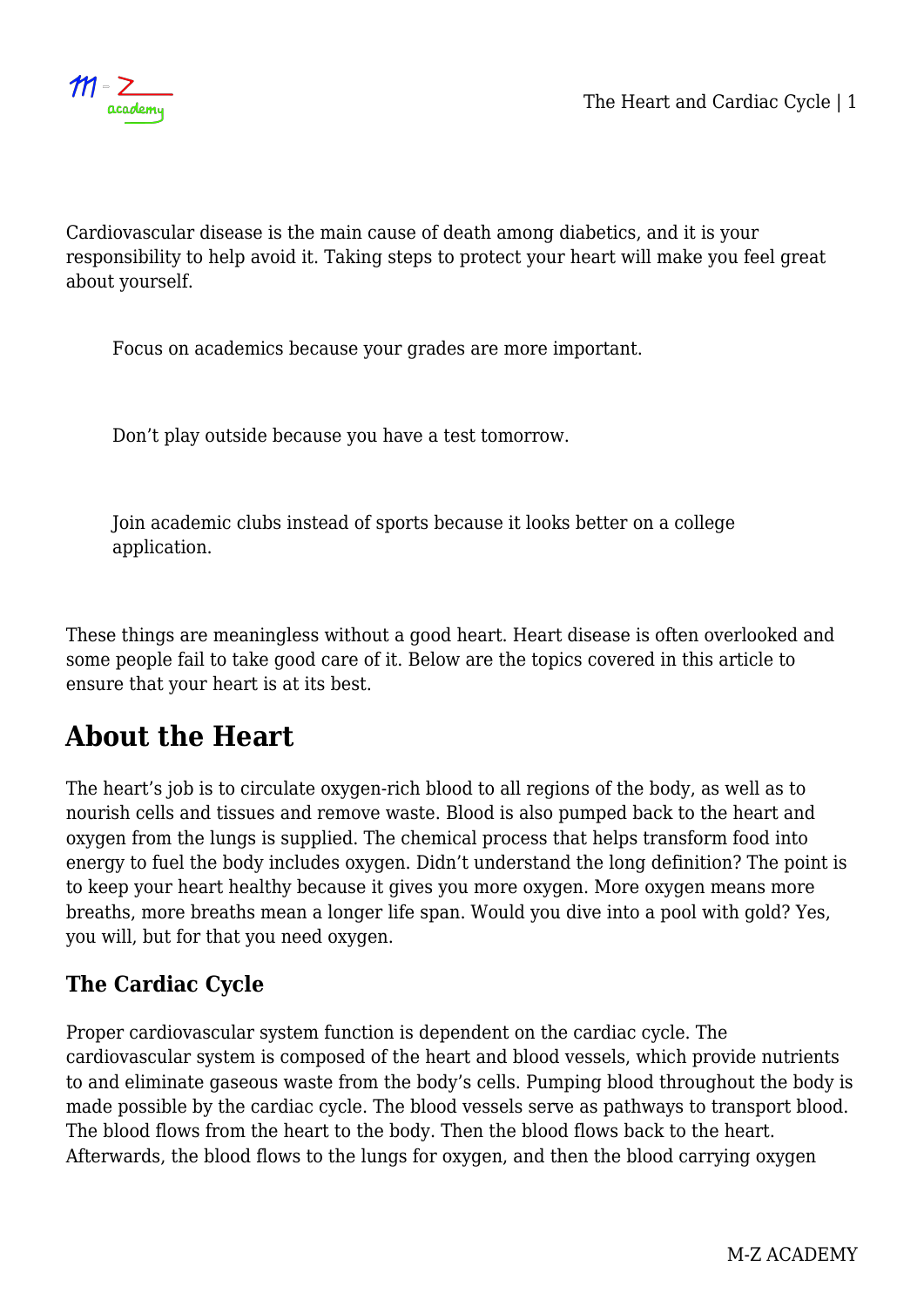$m$ academ

The Heart and Cardiac Cycle | 2

flows back to the heart.



# **Ways to Keep your Heart Healthy**

Instead of keeping you bored with every tiny detail about the heart, let's focus on how to improve our heart. This is the nitty-gritty and the purpose of this article.

### **1. Sit Less**

Sitting is part of our daily routine, whether at work, watching a movie, or on the toilet (not that you shouldn't go to the bathroom). The American Diabetes Association recommends that you get up and move around every 30-45 minutes because sitting for too long will impact your mental state too. It may make you moody. Instead of sitting and playing on your phone, go for a walk with your friends. Sitting for too long can cause high blood pressure, and can affect your metabolism. Moving around frequently enables your mind and body to connect and improve mental thinking in the long term.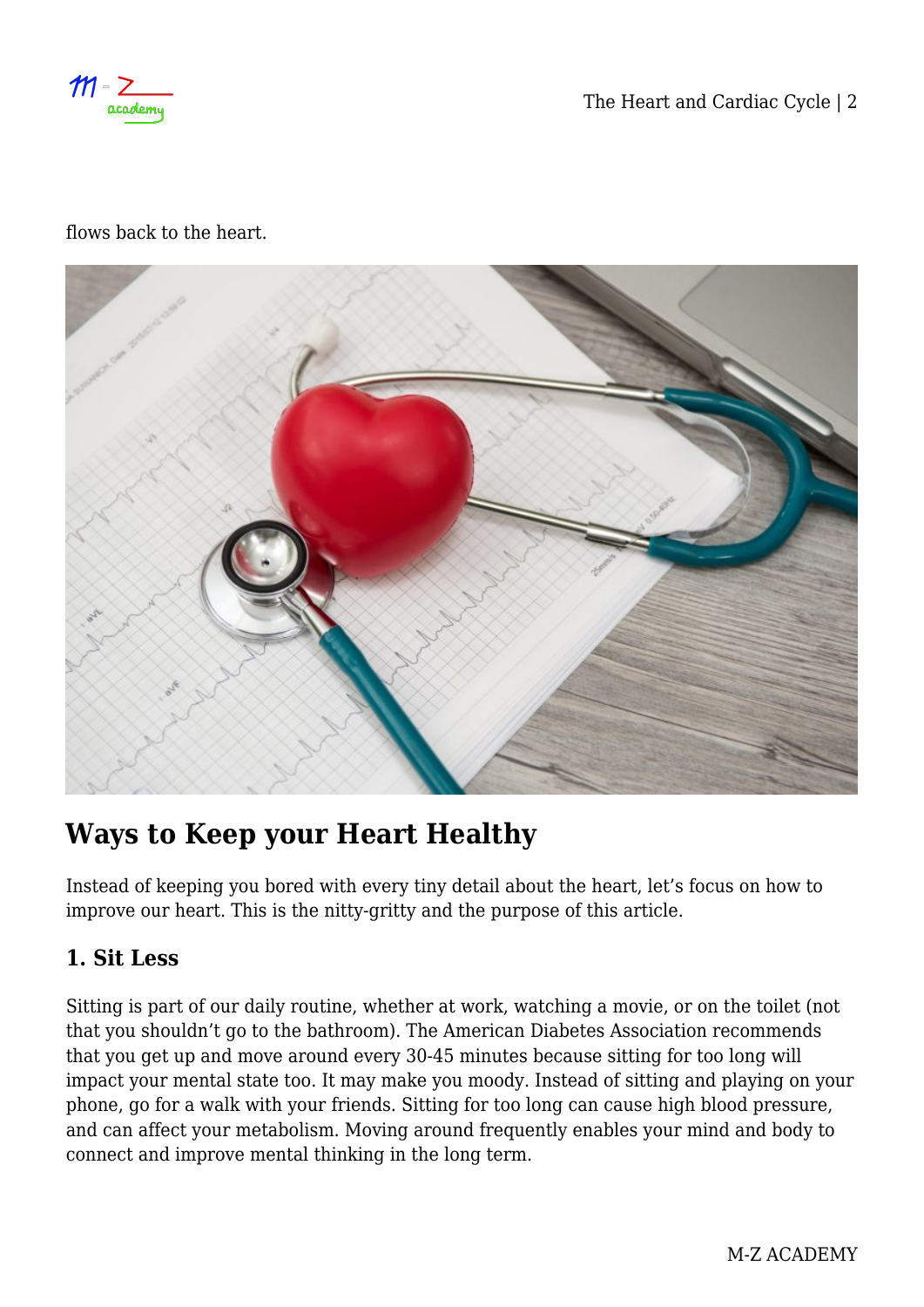$M - 2$ academy

The Heart and Cardiac Cycle | 3

#### **2. Exercise More**



This ties in to the previous topic about sitting for long periods of time. It can really make your body stiff. Exercising is the best solution to this. There is no need to run 6 miles a day, however the right amount of the steps can make a difference. Regular to moderate exercise is critical to the human body because when you exercise, your muscles become involved in the utilization of glucose. The glucose stored in your body can give you diabetes. Exercising is especially critical to diabetic patients in terms of treating their diabetes and cardiovascular risk.

#### **3. Eat well**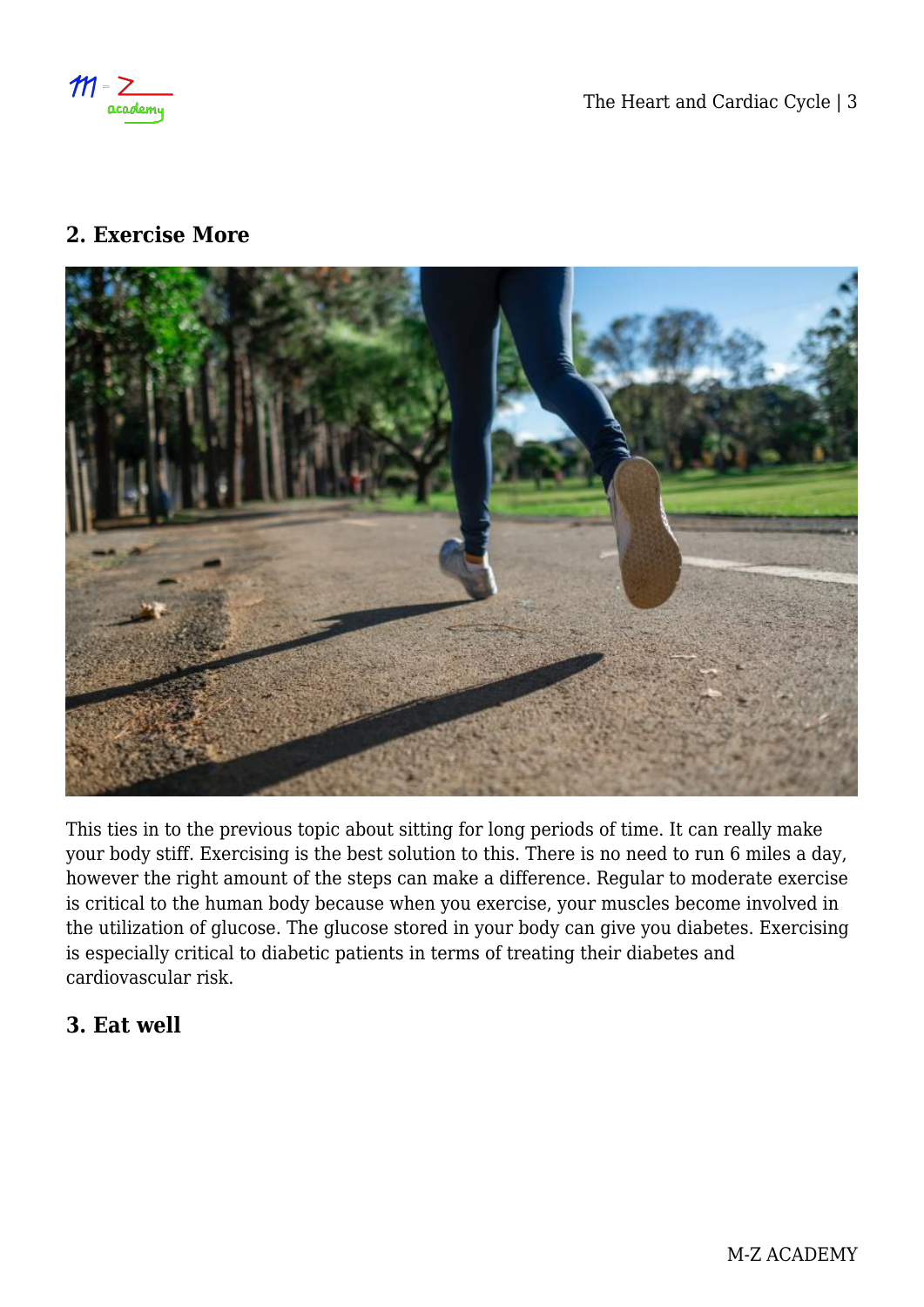$m$ academy



The right nutrition is essential to keeping your heart healthy. Try to control your eating by eating the right amount for at least 5-6 days of the week, preferably 6. Overloading yourself is not good because it can cause you to consume too many calories at once, which will affect the [diaphragm](https://www.healthline.com/human-body-maps/diaphragm#conditions).

Problems pertaining to the diaphragm will lead to indigestion and eventually breathing problems which is a no-no for your heart. You should eat fruits and vegetables as well as whole grains for your carbohydrates. You should try to limit unhealthy fats because those are hard to digest and can raise your cholesterol and blood pressure. High blood pressure or high cholesterol is the worst thing that you can do to your heart because that will raise your chances of getting a heart attack. Drinking juices with green leaves and fruits is a very good way to keep your heart healthy. It hydrates you and you get your daily intake of calories, Vitamin C, etc. Protein in your lentils is also a great way to boost energy.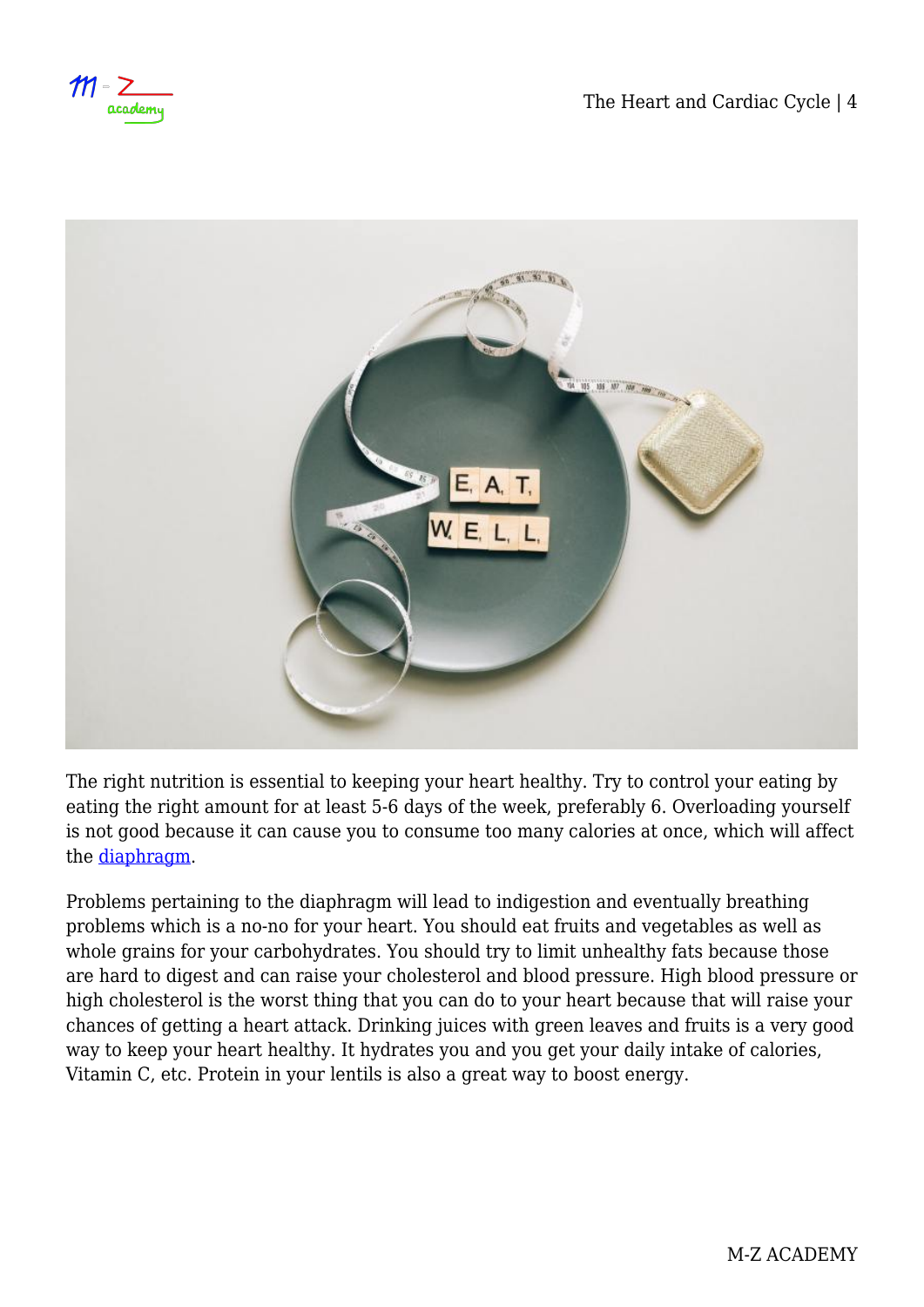

#### **4. Manage your stress**

Exercise, meditation, relaxation, and art can help with stress management and heart health. Stress releases hormones in our body, and many of these hormones raise our blood sugar and make it harder for our diabetes to get under good control. Stress impacts the blood vessels, making it harder for them to relax, which increases the risk of heart disease. Think of things that you can do to diffuse the amount of stress you put on yourself during your daily activities. Thinking ahead will minimize the stress you put on yourself. Also, enjoy what you do. If you do the toughest activities with a positive attitude and be completely stress-free about the results, you will in fact tackle your goals much more efficiently. Stress causes your brain to become distracted from what you are doing, which hampers your overall performance significantly. Exercising is a great way to manage stress because it releases endorphins which are good stress relievers and correspond to better sleep.

#### **5. Sleep**